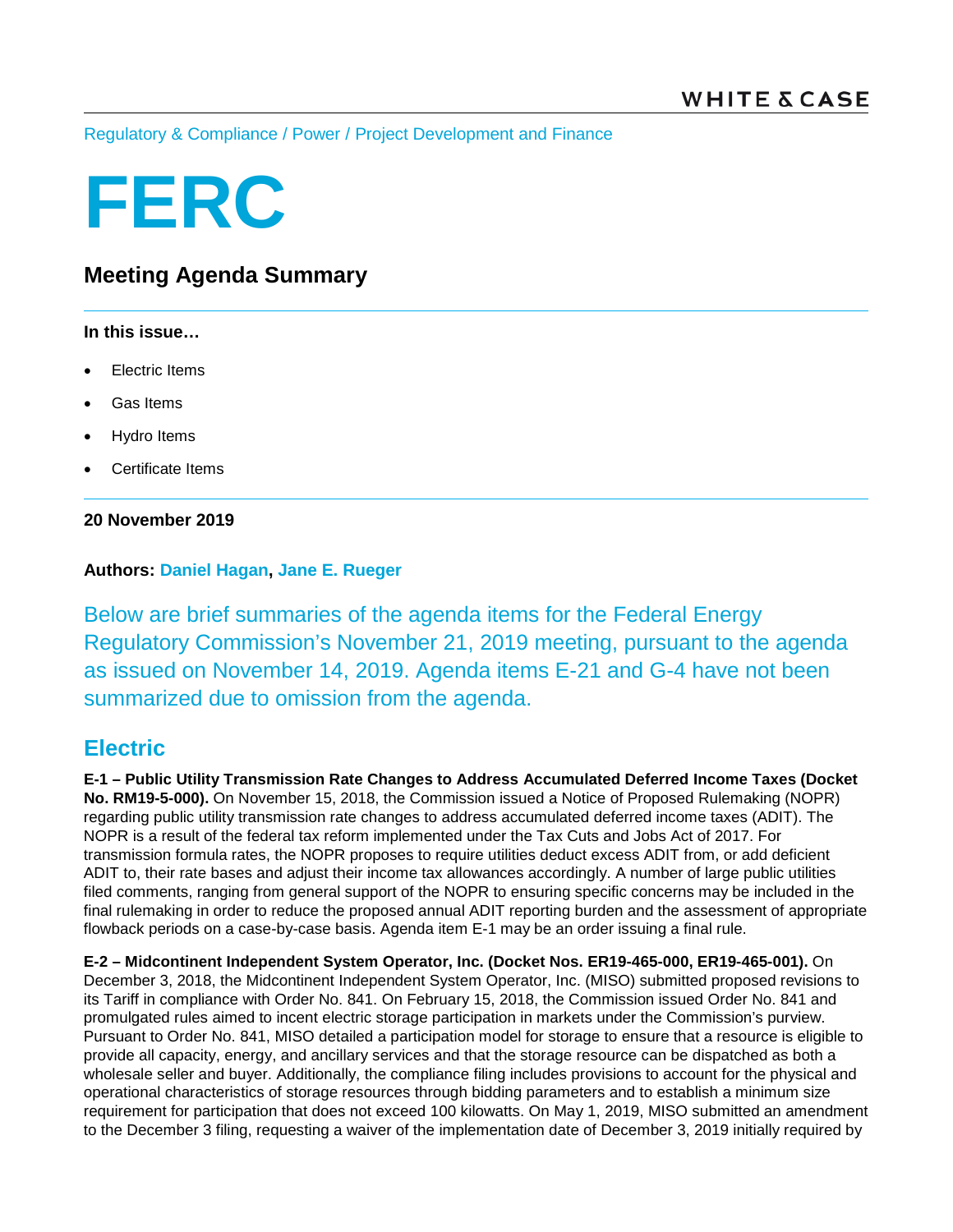the Commission due to substantive revisions made following a deficiency letter issued by the Commission on April 1, 2019. MISO asserted that it will require additional time to revise the software design in light of the revised provisions as stipulated in the April 1 letter, such as the Market System Enhancement program. Agenda item E-2 may be an order on the proposed Tariff revisions in accordance with Order No. 841 and/or the MISO request to waive the original implementation date.

**E-3 – California Independent System Operator Corporation (Docket Nos. ER19-468-000, ER19-468-001).** On December 3, 2018, the California Independent System Operator Corporation (CAISO) submitted proposed revisions to its Tariff in compliance with Order No. 841. On February 15, 2018, the Commission issued Order No. 841 and promulgated rules aimed to incent electric storage participation in markets under the Commission's purview. Pursuant to Order No. 841, CAISO detailed a participation model for storage to ensure that a resource is eligible to provide all capacity, energy, and ancillary services and that the storage resource can be dispatched as both a wholesale seller and buyer. Additionally, the compliance filing includes provisions to account for the physical and operational characteristics of storage resources through bidding parameters and to establish a minimum size requirement for participation that does not exceed 100 kilowatts. On May 1, 2019, CAISO submitted an amendment to the December 3 filing, elaborating on its new market participation model dubbed the Non-Generator Resource. Agenda item E-3 may be an order on the proposed Tariff revisions in accordance with Order No. 841.

**E-4 – ISO New England Inc. (Docket Nos. ER19-470-000, ER19-470-001, ER19-470-002).** On December 3, 2018, ISO New England Inc. (ISO-NE) submitted proposed revisions to its Tariff in compliance with Order No. 841. On February 15, 2018, the Commission issued Order No. 841 and promulgated rules aimed to incent electric storage participation in markets under the Commission's purview. Pursuant to Order No. 841, ISO-NE detailed a participation model for storage to ensure that a resource is eligible to provide all capacity, energy, and ancillary services and that the storage resource can be dispatched as both a wholesale seller and buyer. Additionally, the compliance filing includes provisions to account for the physical and operational characteristics of storage resources through bidding parameters and to establish a minimum size requirement for participation that does not exceed 100 kilowatts. On September 18, 2019, ISO-NE filed a request to the Commission in order to move the effective date of Tariff revisions from December 3, 2019 to December 1, 2019, asserting that the new effective date at the beginning of the month would ease implementation due to transmission charges being billed once per month. Agenda item E-4 may be an order on the proposed Tariff revisions in accordance with Order No. 841 and/or the ISO-NE request to modify the effective date of such revisions.

**E-5 – Golden Spread Electric Cooperative, Inc. (Docket No. ER19-1900-001).** On May 20, 2019, Golden Spread Electric Cooperative, Inc. (Golden Spread) submitted proposed revisions to its Open Access Transmission Tariff (OATT), Large Generator Interconnection Procedures, and *pro forma* Large Generator Interconnection Agreement. Golden Spread is seeking to reconcile its terms with Order No. 845 issued by the Commission in 2018, which aimed to improve certainty for interconnection customers, promote more informed interconnection decisions, and enhance the interconnection process broadly. On June 13, 2019, the Commission issued a deficiency letter to Golden Spread requesting clarification on how it will provide for an expedited process for Surplus Interconnection Service. On July 11, 2019, Golden Spread submitted a response in order to address the remaining elements of Surplus Interconnection Service that were previously not defined in the OATT. Agenda item E-5 may be an order on the proposed OATT revisions and/or the July 11 letter.

**E-6 – Tampa Electric Company (Docket Nos. ER19-1920-000, ER19-1920-001).** On May 21, 2019, Tampa Electric Company (TECO) submitted proposed revisions to its OATT, Large Generator Interconnection Procedures, and *pro forma* Large Generator Interconnection Agreement. TECO is seeking to reconcile its terms with Order No. 845 issued by the Commission in 2018, which aimed to improve certainty for interconnection customers, promote more informed interconnection decisions, and enhance the interconnection process broadly. On June 13, 2019, the Commission issued a deficiency letter to TECO requesting clarification on how it will provide for an expedited process for Surplus Interconnection Service. On June 21, 2019, TECO submitted a response in order to address the remaining elements of Surplus Interconnection Service that were previously not defined in the OATT. Agenda item E-6 may be an order on the proposed OATT revisions and/or the June 21 letter.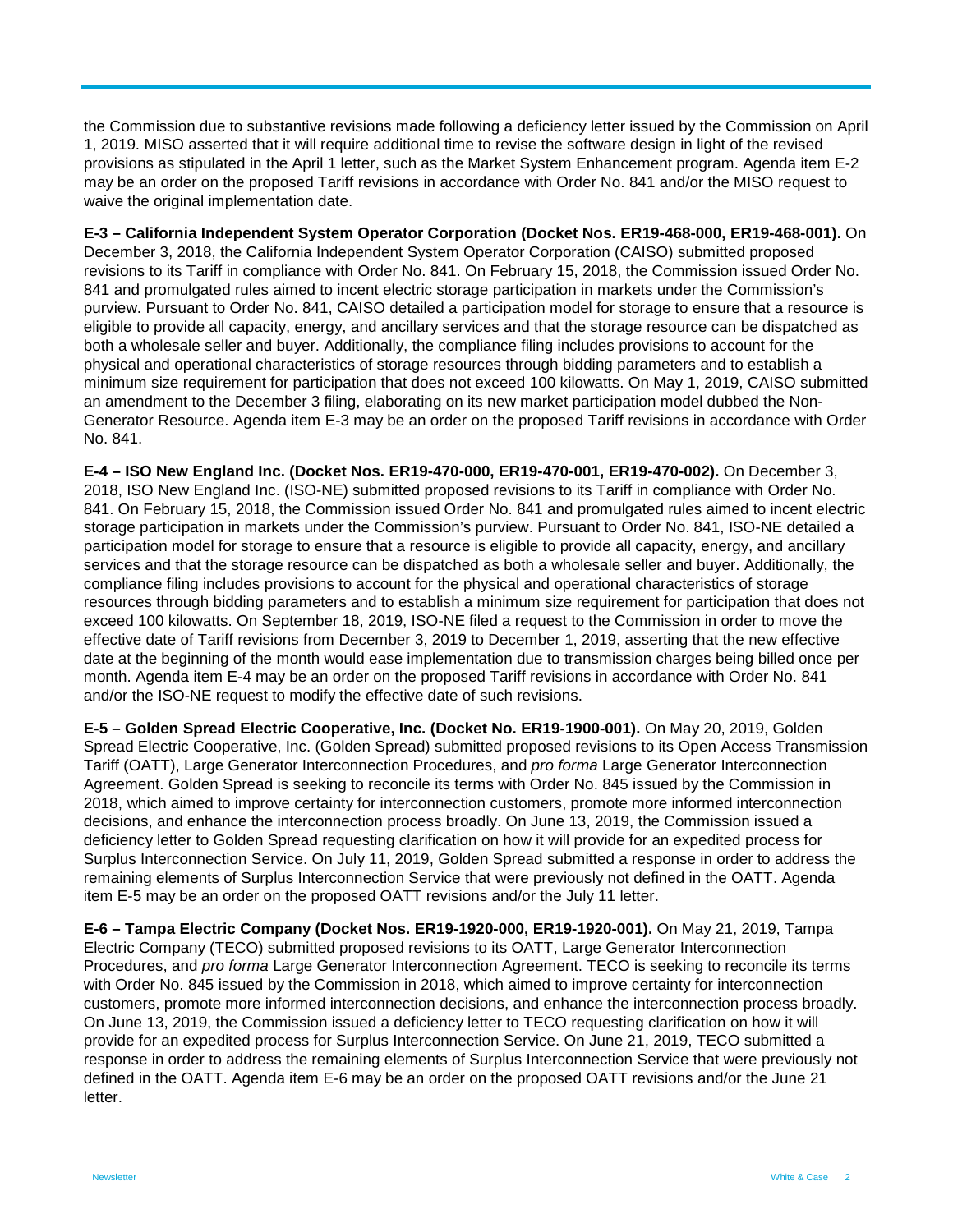**E-7 – Cheyenne Light, Fuel and Power Company (Docket No. ER19-1924-000).** On May 22, 2019, Cheyenne Light, Fuel and Power Company (Cheyenne Light) submitted proposed revisions to its OATT, Large Generator Interconnection Procedures, and *pro forma* Large Generator Interconnection Agreement. Cheyenne Light is seeking to reconcile its terms with Order No. 845 issued by the Commission in 2018, which aimed to improve certainty for interconnection customers, promote more informed interconnection decisions, and enhance the interconnection process broadly. Agenda item E-7 may be an order on the proposed OATT revisions.

**E-8 – Black Hills Colorado Electric, LLC (Docket No. ER19-1925-000**). On May 22, 2019, Black Hills Colorado Electric (Black Hills Electric) submitted proposed revisions to its OATT, Large Generator Interconnection Procedures, and *pro forma* Large Generator Interconnection Agreement. Black Hills Electric is seeking to reconcile its terms with Order No. 845 issued by the Commission in 2018, which aimed to improve certainty for interconnection customers, promote more informed interconnection decisions, and enhance the interconnection process broadly. Agenda item E-8 may be an order on the proposed OATT revisions.

**E-9 – Black Hills Power, Inc. (Docket No. ER19-1926-000).** On May 22, 2019, Black Hills Power (Black Hills Power) submitted proposed revisions to its OATT, Large Generator Interconnection Procedures, and *pro forma* Large Generator Interconnection Agreement. Black Hills Power is seeking to reconcile its terms with Order No. 845 issued by the Commission in 2018, which aimed to improve certainty for interconnection customers, promote more informed interconnection decisions, and enhance the interconnection process broadly. Agenda item E-9 may be an order on the proposed OATT revisions.

**E-10 – Portland General Electric Company (Docket Nos. ER19-1927-000, ER19-1927-001).** On May 22, 2019, Portland General Electric Company (Portland General) submitted proposed revisions to its OATT, Large Generator Interconnection Procedures, and *pro forma* Large Generator Interconnection Agreement. Portland General is seeking to reconcile its terms with Order No. 845 issued by the Commission in 2018, which aimed to improve certainty for interconnection customers, promote more informed interconnection decisions, and enhance the interconnection process broadly. On June 13, 2019, the Commission issued a deficiency letter to Portland General requesting clarification on how it will provide for an expedited process for Surplus Interconnection Service. On July 8, 2019, Portland General submitted a response in order to address the remaining elements of Surplus Interconnection Service that were previously not defined in the OATT. Agenda item E-10 may be an order on the proposed OATT revisions and/or the June 21 letter.

**E-11 – Association of Businesses Advocating Tariff Equity, Coalition of MISO Transmission Customers, Illinois Industrial Energy Consumers, Indiana Industrial Energy Consumers, Inc., Minnesota Large Industrial Group, and Wisconsin Industrial Energy Group v. Midcontinent Independent System Operator, Inc., ALLETE, Inc., Ameren Illinois Company, Ameren Missouri, Ameren Transmission Company of Illinois, American Transmission Company LLC, Cleco Power LLC, Duke Energy Business Services, LLC, Entergy Arkansas, Inc., Entergy Gulf States Louisiana, LLC, Entergy Louisiana, LLC, Entergy Mississippi, Inc., Entergy New Orleans, Inc., Entergy Texas, Inc., Indianapolis Power & Light Company, International Transmission Company, ITC Midwest LLC, Michigan Electric Transmission Company, LLC, MidAmerican Energy Company, Montana-Dakota Utilities Co., Northern Indiana Public Service Company, Northern States Power Company-Minnesota, Northern States Power Company-Wisconsin, Otter Tail Power Company, and Southern Indiana Gas & Electric Company (Docket No. EL14-12-003); Arkansas Electric Cooperative Corporation, Mississippi Delta Energy Agency, Clarksdale Public Utilities Commission, Public Service Commission of Yazoo City, and Hoosier Energy Rural Electric Cooperative, Inc. v. ALLETE, Inc., Ameren Illinois Company, Ameren Missouri, Ameren Transmission Company of Illinois, American Transmission Company LLC, Cleco Power LLC, Duke Energy Business Services, LLC, Entergy Arkansas, Inc., Entergy Gulf States Louisiana, LLC, Entergy Louisiana, LLC, Entergy Mississippi, Inc., Entergy New Orleans, Inc., Entergy Texas, Inc., Indianapolis Power & Light Company, International Transmission Company, ITC Midwest LLC, Michigan Electric Transmission Company, LLC, MidAmerican Energy Company, Montana-Dakota Utilities Co., Northern Indiana Public Service Company, Northern States Power Company-Minnesota, Northern States Power Company-Wisconsin, Otter Tail Power Company, and Southern Indiana Gas & Electric Company (Docket No. EL15-45-000).** On November 15, 2018, the Commission issued an order directing briefs in two pending complaint proceedings related to return on equity (ROE) issues for MISO transmission–owning members (MISO TOs). The Commission's November order established a paper hearing on whether and how the ROE calculation methodology issued by the Commission on October 16, 2018 in *Coakley v. Bangor Hydro-Elec. Co.*, 165 FERC ¶ 61,030 (2018) should apply to the above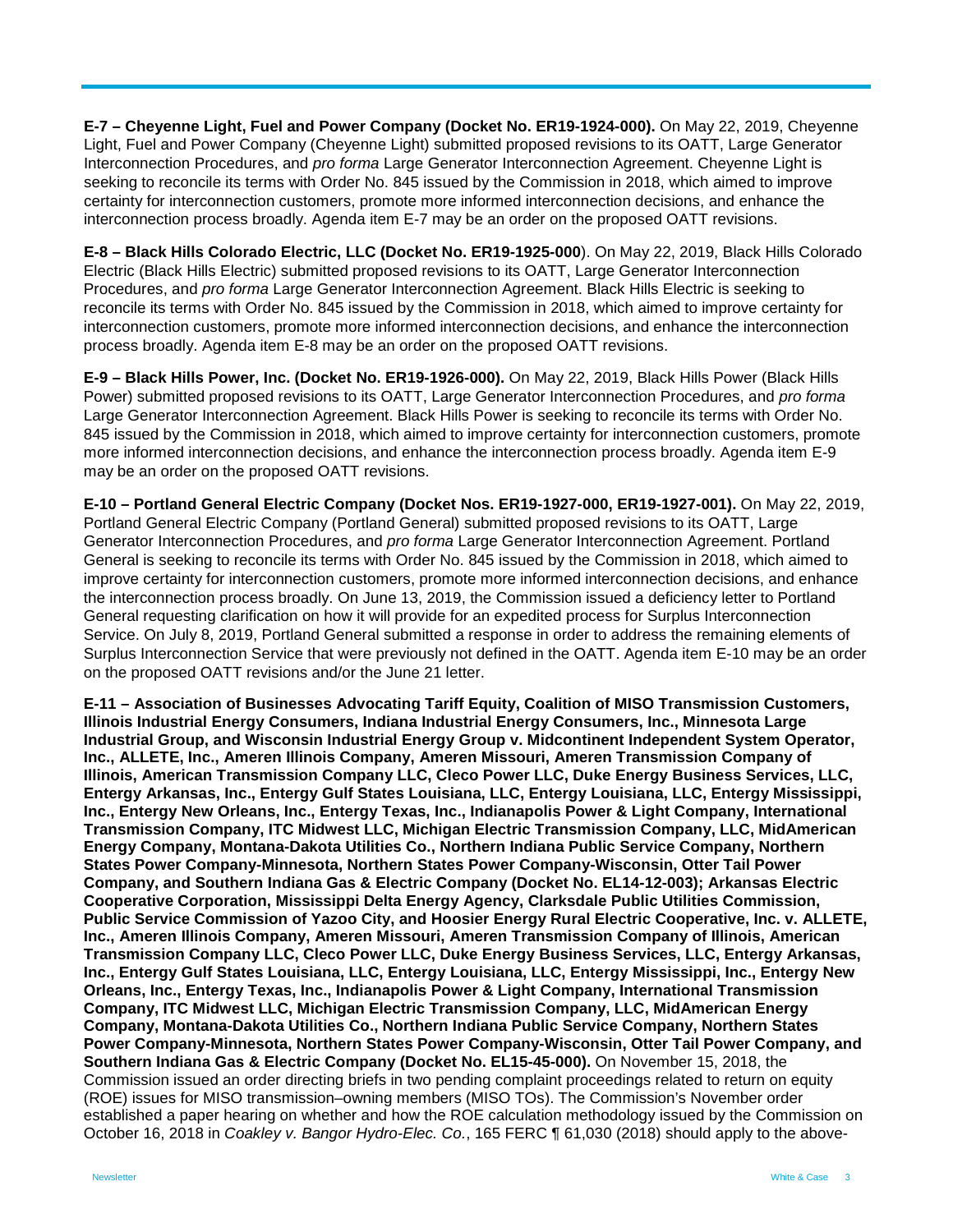captioned pending MISO TO ROE proceedings. Agenda item E-11 may be an order on the above-captioned pending MISO TO ROE proceedings.

**E-12 – Trans Bay Cable LLC (Docket No. ER19-2846-000).** On September 20, 2019, pursuant to section 205 of the Federal Power Act (FPA), Trans Bay Cable LLC (Trans Bay) filed revisions to its Transmission Owner Tariff (TO Tariff) to increase its annual Base Transmission Revenue Requirement (TRR) from \$133,900,000 to \$157,284,000, for service over Trans Bay's 400 MW submarine transmission line and associated facilities. Trans Bay requested an effective date of November 23, 2019 for such revisions. Agenda item E-12 may be an order on Trans Bay's proposed revisions to the TO Tariff.

**E-13 – Southwest Power Pool, Inc. (Docket No. ER19-1910-000).** On May 21, 2019, Southwest Power Pool, Inc. (SPP), on behalf of Oklahoma Gas and Electric Company (OG&E) submitted an Uncontested Stipulation and Agreement of Settlement (Settlement Agreement) to resolve all issues related to OG&E's ROE raised in Docket No. EL18-58-000. On June 24, 2019, a FERC settlement judge issued a certification of uncontested settlement to the Commission. Agenda item E-13 may be an order on the Settlement Agreement.

**E-14 – Southwest Power Pool, Inc. (Docket No. ER19-2681-000).** On August 26, 2019, pursuant to section 205 of the FPA, SPP filed revisions to Attachment AE of the SPP Open Access Transmission Tariff (SPP OATT) to modify the time SPP posts the Day-Ahead Market results and the time when SPP begins the Day-Ahead Reliability Unit Commitment process. Agenda item E-14 may be an order on the proposed revisions to Attachment AE of the SPP OATT.

**E-15 – Ameren Illinois Company (Docket No. ER18-1122-000).** On March 15, 2018, Ameren Illinois Company (AIC) submitted an informational filing detailing AIC's projected net revenue requirement effective January 1, 2018 and 2016 Annual True-Up under Attachment O of the MISO Open Access Transmission, Energy and Operating Reserve Markets Tariff (MISO Tariff). AIC's submission states that the projected net revenue requirement is based on projected cost data for calendar year 2018 and the Annual True-Up is based on actual cost data for calendar year 2016 as reported in AIC's 2016 FERC Form 1, pursuant to the Commission-approved formula rate contained in Attachment O of the MISO Tariff. On April 16, 2018, Southwestern Electric Cooperative, Inc. submitted a motion to intervene and formal challenge to AIC's informational filing. Agenda item E-15 may be an order on AIC's informational filing.

**E-16 – PJM Interconnection, L.L.C.; American Electric Power Service Corporation v. PJM Interconnection, L.L.C. (Docket Nos. ER19-1922-000; ER19-603-002, EL19-18-001 (not consolidated)).** On May 21, 2019, in Docket No. ER19-1922-000, PJM Interconnection, L.L.C. (PJM) submitted a compliance filing that contained proposed revisions to the form of Interconnection Construction Service Agreement set forth in the PJM Open Access Transmission Tariff (PJM OATT), Attachment P (ICSA Form). PJM's revisions, *inter alia*, revised Appendix 2 of the ICSA Form to include an explicit Option to Build indemnification provision. On May 24, 2019 in Docket No. ER19-603-000, PJM submitted a compliance filing of the unexecuted Interconnection Construction Service Agreement among PJM, Guernsey Power Station, LLC (Guernsey), and Ohio Power Company designated as Service Agreement No. 5250, effective May 13, 2019 (the Guernsey ICSA). The Guernsey ICSA included, *inter alia*, an explicit Option to Build indemnification provision in the Guernsey ICSA, Schedule M that is consistent with *pro forma* Large Generator Interconnection Agreement, article 5.2(7). On June 11, 2019 in Docket Nos. ER19- 1922-00, ER19-603-00-002, EL19-19-000, and ER19-1958, American Electric Power Service Corporation (AEPSC), on behalf of its PJM Transmission Owners submitted Requests for Clarification, Motions to Intervene, Comments, and Protest in relation to filings in the four aforementioned dockets (Request for Clarification). Agenda item E-16 may be an order on AEPSC's Request for Clarification.

**E-17 – Louisiana Public Service Commission v. Entergy Services, Inc. (Docket No. EL01-88-019).** On May 22, 2018, the Commission issued an order on voluntary remand (May Order) in a proceeding that first arose from a complaint filed by the Louisiana Public Service Commission (LPSC) against Entergy Services, Inc. (Entergy Services) and the Entergy Operating Companies regarding an Entergy System Agreement requirement that production costs be "roughly equal" among the Entergy Operating Companies. The proceeding, *inter alia*, also addressed related issues on refund determinations in light of other recent D.C. Circuit rulings. The May Order sought additional submissions on whether refunds are appropriate given the circumstances in the case, and set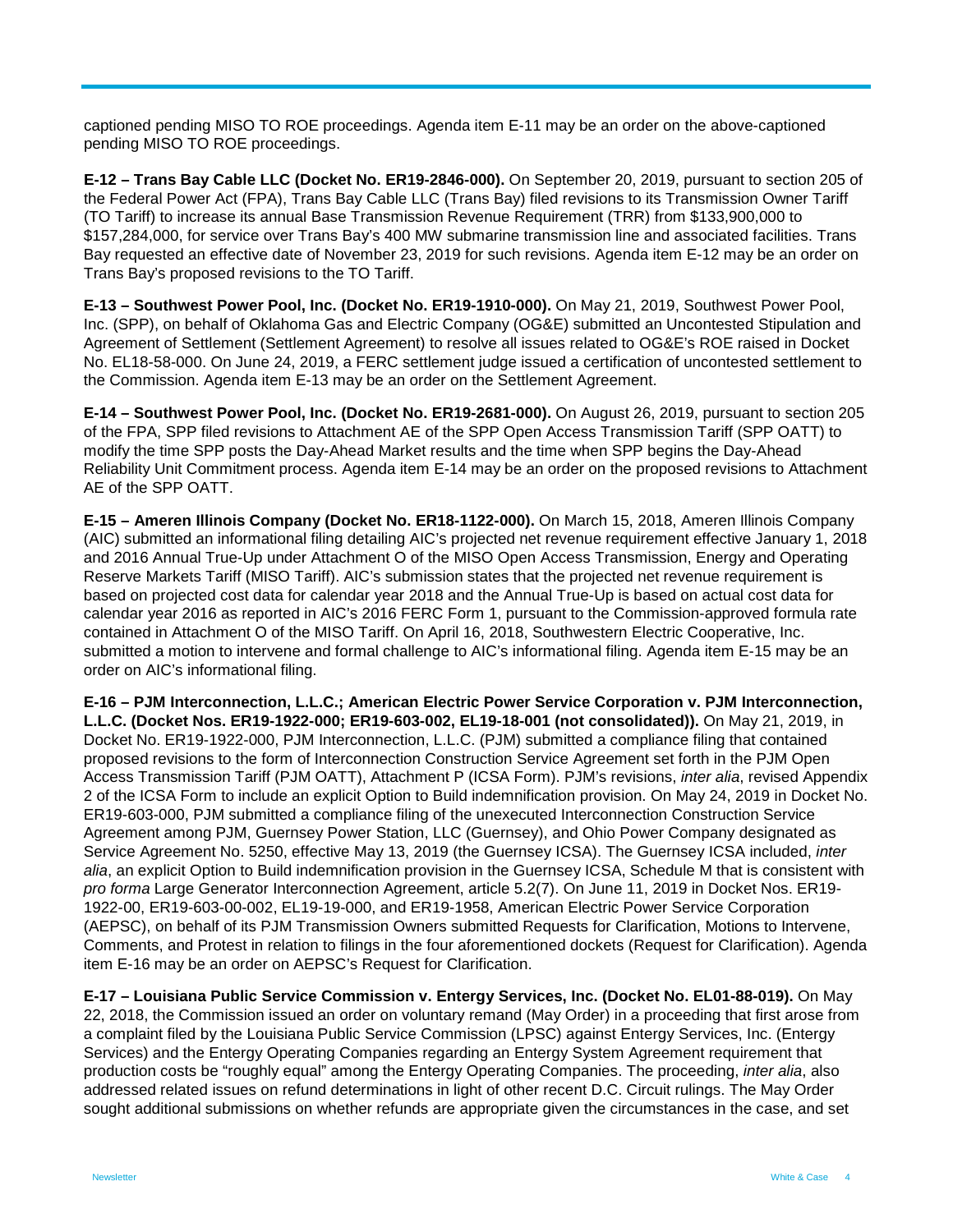the matter for paper hearing. The parties to the proceeding submitted numerous briefs during the summer and fall of 2018. Agenda item E-17 may be an order on the paper hearing proceeding.

**E-18 – Louisiana Public Service Commission v. Entergy Corporation, Entergy Services, LLC, Entergy Louisiana, LLC, Entergy Arkansas, LLC, Entergy Mississippi, LLC, Entergy New Orleans, LLC, and Entergy Texas, Inc. (Docket No. EL19-50-000).** On February 27, 2019, pursuant to sections 205, 206, 306, and 309 of the FPA, the LPSC filed a complaint against Entergy Corporation, Entergy Services, LLC, Entergy Louisiana, LLC, Entergy Arkansas, LLC (Entergy Arkansas), Entergy Mississippi, LLC, Entergy New Orleans, LLC, and Entergy Texas, Inc. Interconnection, L.L.C. (collectively, Entergy). As stated by the LPSC in the complaint, the LPSC seeks a ruling that electric energy sales for the benefit Entergy Arkansas to non-members of the Entergy System Agreement and third-party power marketers, *inter alia*: (1) violated certain provisions of the Entergy System Agreement; (2) denied ultimate consumers the benefits of off-system sales of low cost system generating capacity; and (3) harmed system customers by packaging off-system sales made to benefit shareholders with uneconomic sales that harmed consumers, in order to consummate such sales. Agenda item E-18 may be an order on the LPSC's complaint against Entergy.

**E-19 – New York Power Authority v. PJM Interconnection, L.L.C. and PJM Transmission Owners in their Collective Capacity (Docket No. EL17-94-000).** On September 29, 2017, pursuant to sections 206, 306, and 309 of the FPA, the New York Power Authority (NYPA) filed a complaint against PJM and the PJM Transmission Owners, in their collective capacity. NYPA's complaint asserts that PJM's continued invoicing for monthly Regional Transmission Expansion Plan (RTEP) charges for the Hudson Transmission Project's 320 MW of Firm Transmission Withdrawal Rights, subsequent to Hudson Transmission Partners, LLC's (HTP) surrender of such rights, violates PJM's OATT, and is unjust, unreasonable, and unduly discriminatory and preferential. NYPA's complaint seeks a refund to NYPA of the RTEP charges assess by PJM after June 2, 2017 or the earliest date thereafter. Numerous entities submitted motions to intervene and or comments in the complaint proceeding. On July 19, 2018, the Commission issued an order establishing settlement judge procedures in Docket EL17-94-000 (and other related dockets). On July 22, 2019, after an impasse during settlement proceedings, the chief administrative law judge issued an order terminating settlement judge procedures, returning the matter to the Commission for disposition. Agenda item E-19 may be an order on NYPA's complaint.

**E-20 – TerraForm Power, Inc. (Docket No. EL19-94-000).** On August 22, 2019, pursuant to Rule 207 and sections 366.3(b)(1), 366.3(d), and 366.4(b)(3) of the Commission's regulations, TerraForm Power, Inc. (TerraForm) filed a petition for declaratory order and request for waiver requesting the Commission grant certain exemptions of the Commission's regulations under the Public Utility Holding Company Act requirements that would otherwise apply as a result of TerraForm's indirect or direct ownership of public utility companies that own, control, and/or operate facilities that generate electricity using fuel cell technology. Agenda item E-20 may be an order on TerraForm's petition for a declaratory order.

#### **E-21 – Omitted**

**E-22 – New York Power Authority (Docket No. EL19-88-000).** On August 12, 2019, New York Power Authority (NYPA), pursuant to section 219 of the FPA and Order No. 679, submitted a petition for declaratory order seeking incentive rate treatments for NYPA's investments in competitively selected transmission projects that are designed to relieve congestion between upstate and downstate New York. Specifically, NYPA requested approval of three, project-specific incentive rate treatments: i) recovery of 100% prudently-incurred costs in the event the project must be abandoned for reasons outside of NYPA's reasonable control; ii) inclusion of 100% of construction work in progress in rate base; and iii) a 50-basis point return on equity adder to reflect the significant risks and challenges associated with developing the project. Agenda item E-22 could be an order on NYPA's petition for a declaratory order.

**E-23 –** *City and County of San Francisco v. Pacific Gas and Electric Company Pacific Gas and Electric Company* **(Docket Nos. EL15-3-002, ER15-702-002, ER15-703-002, ER15-704-005, ER15-705-002, and ER15- 735-002 (consolidated)).** On October 7, 2014, the City and County of San Francisco (San Francisco) filed a complaint against Pacific Gas and Electric (PG&E) pursuant to sections 206 and 306 of the FPA challenging the potential exclusion of approximately 25 percent of San Francisco's load in its Wholesale Distribution Tariff (WDT) application for allegedly not qualifying for service under the grandfathering provision of section 212(h) of the FPA.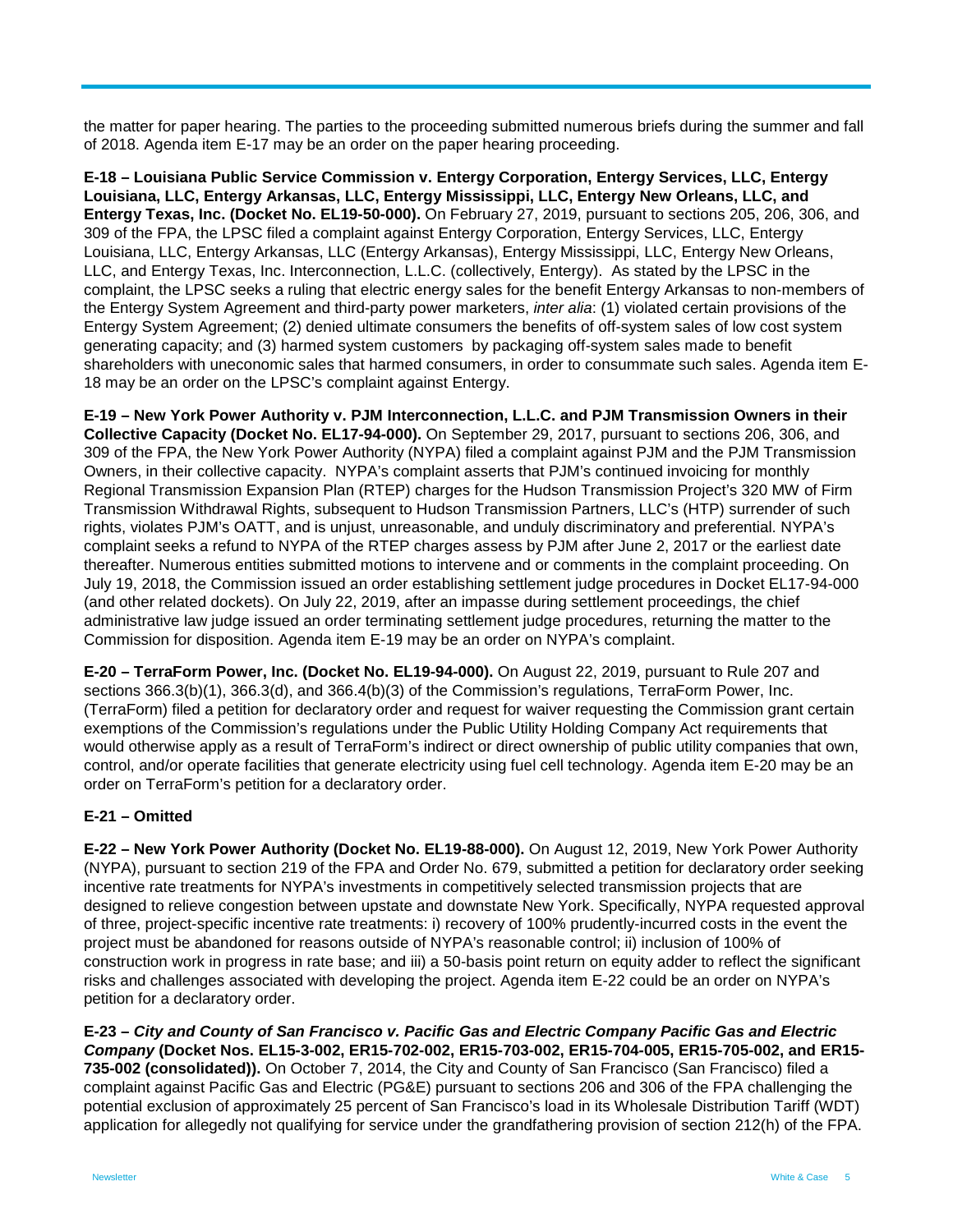On December 23, 2014, PG&E filed, pursuant to section 205 of the FPA: (1) a notice of termination of the Interconnection Agreement with San Francisco; (2) a series of replacement agreements that provide for continued interconnection and wholesale distribution service to San Francisco; and (3) notices of termination of Interconnection Agreements for eight separate San Francisco delivery points that will transition to receiving service under a WDT Service Agreement. On March 31, 2015, the Commission accepted and suspended the notices of termination and replacement agreements, established hearing and settlement judge procedures, and consolidated the proceedings. An Initial Decision was issued by the presiding Administrative Law Judge on November 15, 2016. On August 24, 2018, the Commission issued an order requesting further briefing in order to develop a more complete record to better determine whether PG&E's proposed replacement agreements are just and reasonable. Agenda item E-23 may be an order regarding San Francisco's complaint versus PG&E and PG&E's proposed replacement agreements.

**E-24 – Midcontinent Independent System Operator, Inc. (Docket No. ER19-34-003).** On October 2, 2018, as amended on January 19, 2019, Midcontinent Independent System Operator, Inc. (MISO) filed, pursuant to section 205 of the FPA proposed revisions (Phase 2 Revisions) to the MISO Open Access Transmission, Energy and Operating Reserve Markets Tariff (MISO Tariff) to (1) address how Market Participants3 with pseudo-ties out of MISO can use Virtual Transactions to align Financial Transmission Rights (FTRs) and Transmission Usage Charges; and (2) modify Schedule 17 (Energy Market Support Administrative Service Cost Adder) to reduce the administrative charges assessed to Market Participants with a pseudo-tie of generation or load out of MISO. On March 19, 2019, the Commission issued an order accepting MISO's Phase 2 Revisions, subject to condition, effective March 1, 2019. On April 18, 2019, American Municipal Power, Inc. filed a request for rehearing of the Commission's March 19 order. Agenda item E-24 may be an order on the request for rehearing of the Commission's March 19 order.

**E-25 –** *Tilton Energy LLC v. Midcontinent Independent System Operator, Inc.***;** *American Municipal Power, Inc. v. Midcontinent***;** *Independent System Operator, Inc. Northern Illinois Municipal Power Agency v. PJM Interconnection, L.L.C.***;** *American Municipal Power, Inc. v. PJM Interconnection, L.L.C.***; and** *Dynegy Marketing and Trade, LLC and Illinois Power; Marketing Company v. Midcontinent Independent System Operator, Inc.* **(Docket Nos. EL16-108-001, EL17-29-001, EL17-31-001, EL17-37-001, and EL17-54-001).** The above-referenced proceedings concern complaints filed by parties pursuant to sections 206 and 306 of the Federal Power Act (FPA) against the Midcontinent Independent System Operator, Inc. (MISO) and PJM Interconnection, L.L.C. (PJM) with respect to resources pseudo-tied into PJM. Specifically, the complainants alleged that MISO and PJM have failed to comply with the terms of their tariffs by imposing duplicative charges for congestion and losses on pseudo-tied resources. The complainants seek a Commission order directing MISO and PJM to cease assessing charges to pseudo-tied resources and to refund duplicative congestion and losses charges. On May 16, 2019, the Commission issued an order accepting in part, denying in part, and establishing hearing and settlement judge proceedings. On June 16, 2017, Illinois Municipal Electric Agency and Tilton Energy LLC filed requests for rehearing and/or clarification of the Commission's May 16 order. Agenda item E-25 may be an order on the requests for rehearing and/or clarification of the Commission's May 16 order.

**E-26 –** *Linden VFT, LLC v. PJM Interconnection, L.L.C***., PJM Interconnection, L.L.C. PJM Interconnection, L.L.C. Linden VFT, LLC v. PJM Interconnection, L.L.C. PJM Interconnection, L.L.C. Linden VFT, LLC v. Public Service Electric and Gas Company and PJM Interconnection, L.L.C. New York Power Authority v. PJM Interconnection, L.L.C. and PJM Transmission Owners in their Collective Capacity PJM Interconnection, L.L.C. PJM Interconnection, L.L.C. New Jersey Board of Public Utilities v. PJM Interconnection, L.L.C., New York Independent System Operator, Inc., Consolidated Edison Company of New York, Inc., Linden VFT, LLC, Hudson Transmission Partners, LLC and New York Power Authority (Docket Nos. EL15-67-004, ER15-2562-003, ER17-950-004, EL17-68-001, EL17-84-002, EL17-90-002, EL17- 94-001, ER18-579-003, ER18-680-001, and EL18-54-001).** The above proceedings concern cost responsibility assignments for transmission projects selected by PJM Interconnection L.L.C., (PJM) for inclusion in its Regional Transmission Expansion Plan (RTEP) in accordance with the PJM Open Access Transmission Tariff (PJM Tariff). Specifically, on July 10, 2015, under Docket No. EL15-67, Linden VFT, LLC (Linden) filed a complaint pursuant to section 206 of the FPA challenging PJM's solution-based distribution factor cost allocation methodology as applied to certain projects included in PJM's 2013 RTEP. In an order dated April 22, 2016, the Commission denied the complaint, finding that Linden failed to satisfy its burden under FPA section 206 to demonstrate that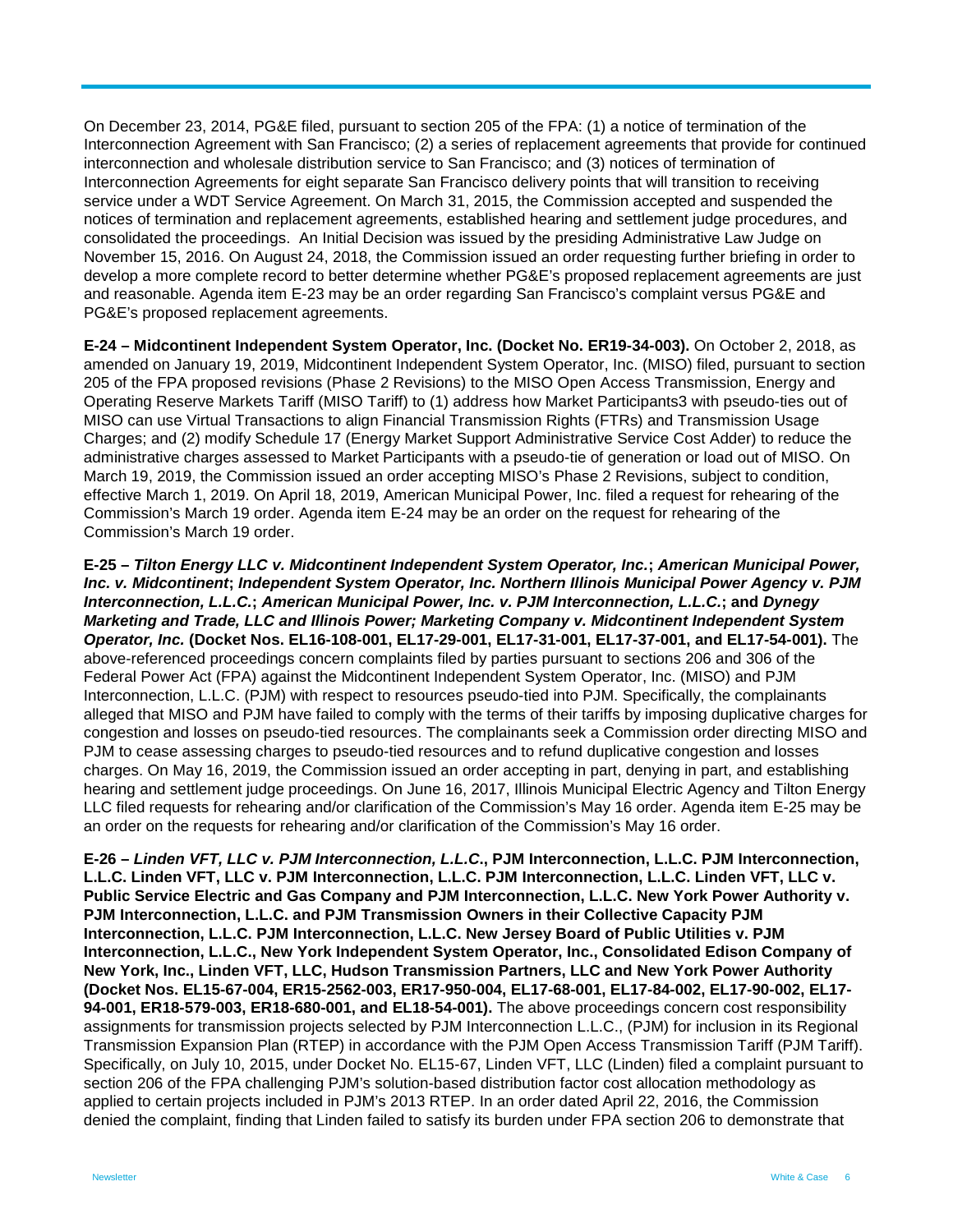PJM's solution-based distribution factor cost allocation methodology was unjust, unreasonable, or unduly discriminatory or preferential. Numerous parties filed requests for rehearing of the Commission's April 22 order. On July 19, 2018, the Commission issued an order stating that pursuant to Rule  $206(q)(1)$ , before acting on rehearing requests, it was issuing an order to establish hearing and settlement judge proceedings to permit the parties to consider settlement.

On April 28, 2017, under Docket No. EL17-68, Linden filed a complaint pursuant to Section 206 of the FPA with respect to PJM's revised cost allocations for RTEP projects b s b2436 and b2437 resulting from Consolidated Edison Company of New York (Con Edison) terminating 1,000 MW of long-term firm transmission service, effective April 30, 2017. The complaint asserts PJM's cost reallocations are unjust and unreasonable and unduly discriminatory and preferential. Numerous parties filed interventions, comments, and protests with respect to the complaint. On July 19, 2018, the Commission issued an order stating that pursuant to Rule 206(g)(1), before acting on rehearing requests, it was issuing an order to establish hearing and settlement judge proceedings to permit the parties to consider settlement.

On August 25, 2015, under Docket No. ER15-2562, pursuant to section 205 of the FPA, PJM filed amendments to Schedule 12-Appendix A of the PJM Tariff to incorporate cost responsibility assignments for 19 of the 31 transmission projects included in its 2015 update to the RTEP. On April 22, 2016, the Commission issued an order approving PJM's amendments, finding that PJM complied with its Tariff obligations in applying the solutionbased distribution factor cost allocation methodology. Numerous parties filed requests for rehearing of the April 22 order. On July 19, 2018, the Commission issued an order stating that pursuant to Rule  $206(q)(1)$ , before acting on rehearing requests, it was issuing an order to establish hearing and settlement judge proceedings to permit the parties to consider settlement.

On February 8, 2017, under Docket No. ER17-950, PJM filed proposed amendments to Schedule 12-Appendix and Schedule 12-Appendix A of the PJM Tariff regarding cost reallocations for certain projects included in the PJM RTEP. On April 25, 2017, the Commission issued a letter order accepting and suspending PJM proposed revisions for a nominal period, subject to refund, stating the proposed changes may be unjust, unreasonable, and unduly discriminatory or preferential, or otherwise unlawful. Linden and the New York Power Authority filed requests for rehearing, or, in the alternative, clarification of the Commission's April 25 letter order. On July 19, 2018, the Commission issued an order stating that pursuant to Rule 206(g)(1), before acting on rehearing requests, it was issuing an order to establish hearing and settlement judge proceedings to permit the parties to consider settlement.

On September 18, 2017, under Docket No. EL17-90, Linden filed a complaint pursuant to Section 206 of the FPA. In this complaint, Linden contended that Public Service Electric and Gas Company (PSEG) is unreasonably withholding its consent to an amendment to the existing Linden interconnection service agreement between Linden, PSEG, and PJM to allow Linden to reduce all of its Firm Transmission Withdrawal Rights to Non-Firm Transmission Withdrawal Rights, or, in the alternative, the PJM Tariff is unjust and unreasonable to the extent it does not permit a merchant transmission facility owner to reduce all of its Firm Transmission Withdrawal Rights to Non-Firm Transmission Withdrawal Rights without amending its interconnection service agreement or the consent of transmission owner party to that agreement. On December 15, 2017, the Commission issued an order granting in part Linden's complaint, finding the interconnection service agreement with PSEG to be unjust and unreasonable insofar as it did not permit Linden to convert its transmission rights as discussed above. The Commission rejected arguments that by converting its transmission withdrawal rights Linden was avoiding cost allocation assignment under the PJM RTEP or that the complaint was a collateral attack on the PJM cost allocation method. Numerous parties filed requests for rehearing of the Commission's December 15 order. On July 19, 2018, the Commission issued an order stating that pursuant to Rule 206(g)(1), before acting on rehearing requests, it was issuing an order to establish hearing and settlement judge proceedings to permit the parties to consider settlement.

Relatedly, on September 8, 2017, under Docket No. EL17-84, the Commission issued an order instituting an proceeding pursuant to Section 206 of the FPA directing PJM and PSEG to show cause (1) why its existing interconnection service agreement between Hudson Transmission Partners, LLC (HTP), PSEG, and PJM was not unjust and unreasonable and unduly discriminatory to the extent it failed to allow HTP to convert its firm transmission withdrawal rights to non-firm transmission withdrawal rights; and (2) why PSEG's failure to consent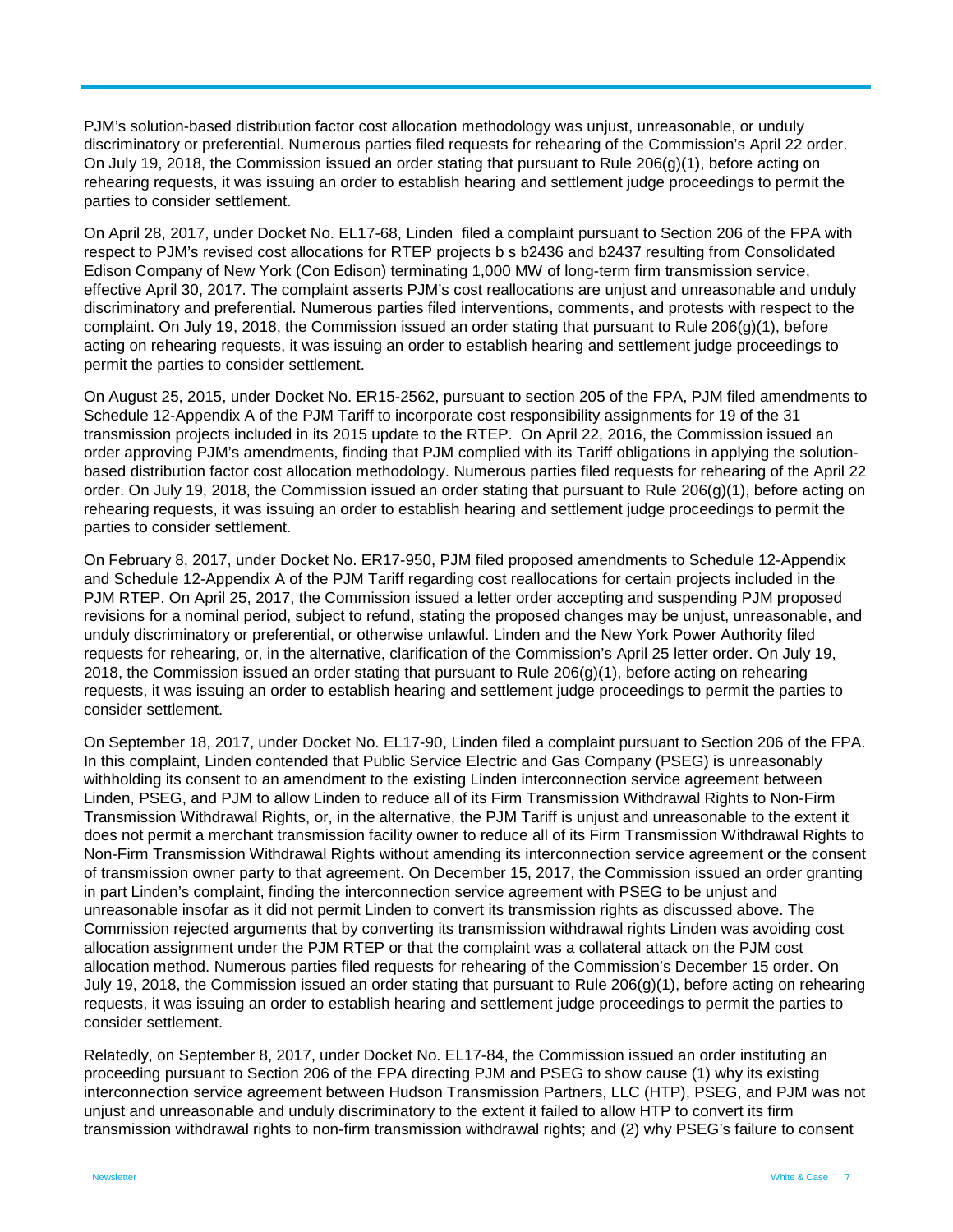to an amendment reflecting the same was not unjust, unreasonable, and unduly discriminatory. On September 29, 2017, PJM and PSEG filed responses to the Commission's September 8 show cause order. On December 15, 2017, the Commission issued an order finding the interconnection service agreement with HTP unjust and unreasonable insofar as it does not permit HTP to convert its firm transmission withdrawal rights to non-firm transmission withdrawal rights, and directing PJM to submit a compliance filing amending the agreement accordingly. Numerous parties filed requests for rehearing of the Commission's December 15 order. On July 19, 2018, the Commission issued an order stating that pursuant to Rule 206(g)(1), before acting on rehearing requests, it was issuing an order to establish hearing and settlement judge proceedings to permit the parties to consider settlement.

On September 28, 2017, under Docket No. EL17-94, NYPA filed a complaint pursuant to section 206 of the FPA against PJM and the PJM Transmission Owners alleging that the continued invoicing of NYPA for monthly Regional Transmission Expansion Plan charges associated with the HTP project's withdrawal rights following HTP's surrender of those rights constitutes a violation of PJM Tariff and is unjust, unreasonable, and unduly discriminatory. On July 19, 2018, the Commission issued an order stating that pursuant to Rule 206(g)(1), before acting on rehearing requests, it was issuing an order to establish hearing and settlement judge proceedings to permit the parties to consider settlement.

On December 29, 2017, as amended on January 3, 2018, under Docket No. ER18-579, PJM, pursuant to section 205 of the Federal Power Act, filed revisions in Docket ER18-579 to Schedule 12-Appendix and Schedule 12- Appendix A of the PJM Tariff to provide updated annual cost responsibility assignments for Regional Facilities and Necessary Lower Voltage Facilities, and Lower Voltage Facilities included in the PJM RTEP. On March 5, 2018, the Commission issued an order accepting PJM's proposed tariff changes, approving PJM's proposal to reduce the load-ratio share cost responsibility assignments and solution-based distribution factor cost allocation methodology for certain merchant transmission facility owners to zero, effective January 1, 2018. Numerous parties have filed requests for rehearing of the Commission's March 5 order. On July 19, 2018, the Commission issued an order stating that pursuant to Rule  $206(q)(1)$ , before acting on rehearing requests, it was issuing an order to establish hearing and settlement judge proceedings to permit the parties to consider settlement.

On January 19, 2018, under Docket No. ER18-680, PJM submitted for filing proposed revisions to Schedule 12- Appendix and Schedule 12-Appendix A of the PJM Tariff to implement the changes directed by the Commission in its two December 15, 2017, orders. Numerous parties filed interventions, comments, and protests with respect to PJM's proposed revisions. On July 19, 2018, the Commission issued an order stating that pursuant to Rule 206(g)(1), before acting on rehearing requests, it was issuing an order to establish hearing and settlement judge proceedings to permit the parties to consider settlement.

On December 22, 2017, under Docket No. EL18-54, the New Jersey Board of Public Utilities filed a complaint against PJM and NYISO, Con Edison, Linden VFT, Hudson, and NYPA, alleging that with the termination transmission service agreements supporting the Con Edison wheeling arrangement, and the Linden and Hudson conversion of their Firm Transmission Withdrawal Rights to Non-Firm Transmission Withdrawal Right, the PJM and NYISO Joint Operating Agreement, and Schedule 12 of the PJM Open Access Transmission Tariff (PJM Tariff) do not properly allocate the costs of certain Regional Transmission Expansion Plan (RTEP) projects to Merchant Transmission Facilities and to customers using transmission lines that connect PJM to NYISO. On May 24, 2018, the Commission issued an order denying the complaint. Numerous parties have requested rehearing of the Commission's May 24 order.

Agenda item E-26 may be an order related to the above proceedings, including requests for rehearing of the Commission's July 19, 2018 order.

## **Gas**

**G-1 – Atmos Pipeline - Texas (Docket Nos. PR17-60-003 and PR17-60-004).** On January 25, 2018, Atoms Pipeline – Texas (Atmos) filed tariff records to revise its statement of operating conditions and rate statement pursuant to the optional notice procedures set forth in Section 284.123(g) of the Commission's Regulations. On July 18, 2019, the Commission issued an order finding Atoms' revised statement of operating conditions fair and equitable under section 311 of the Natural Gas Policy Act (NGPA), accepted the referenced tariff records, with an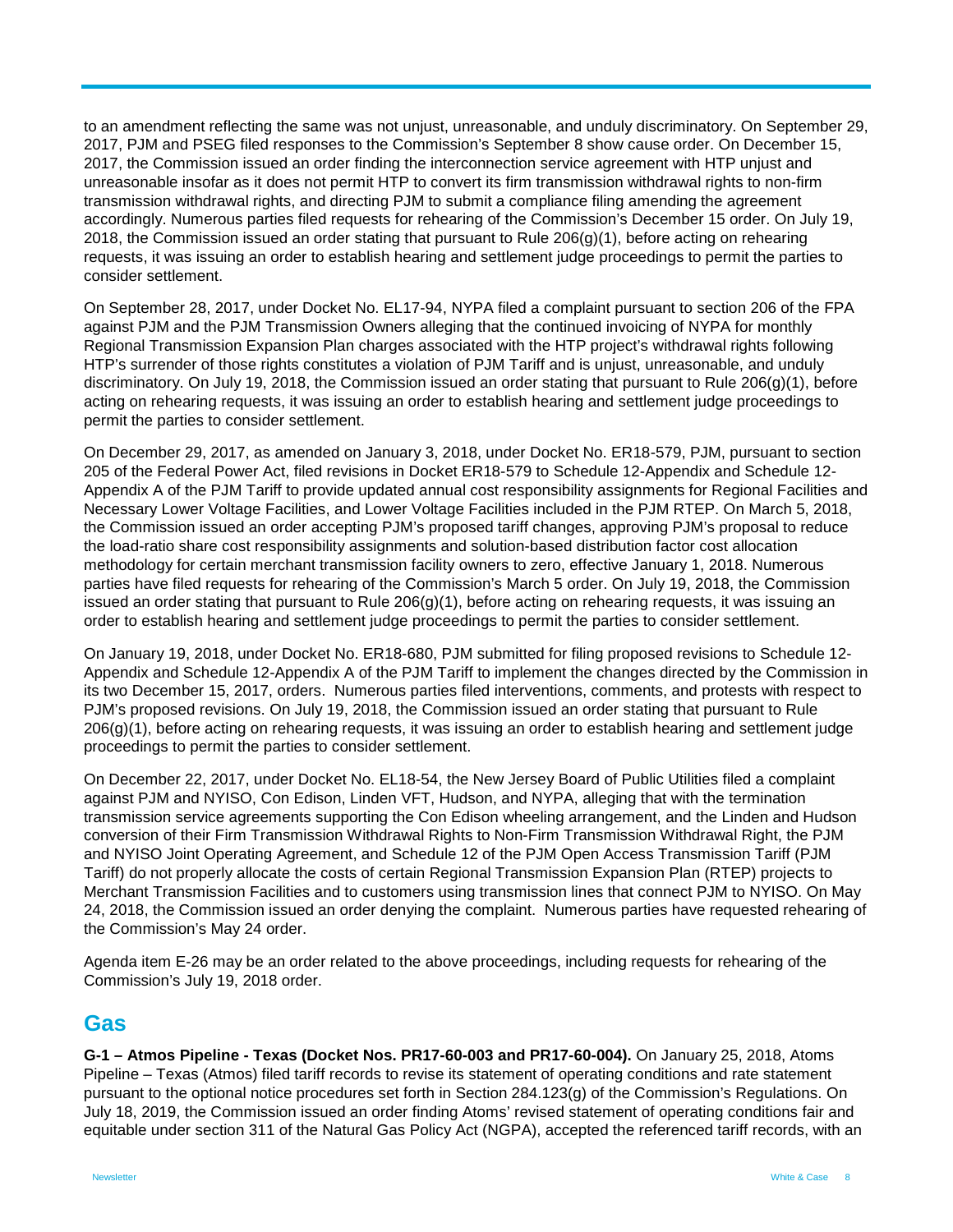original effective date of September 1, 2017, subject to certain conditions. On August 15, 2019, under Docket No. PR17-60-003, Atmos submitted a filing to comply with the Commission's directives contained in the July 18 order. Subsequently, on September 23, 2019, under Docket No. PR17-60-004, Atmos filed a further revised statement of operating conditions consistent with the Commission's July 18 order and in response to a comment received in the docket. Agenda item G-1 may be an order on Atmos' compliance filings.

**G-2 – Cheniere Energy, Inc. (Docket No. RP18-851-000).** On May 25, 2018, pursuant to Rule 207 of the Commission's Rules of Practice and Procedure, Cheniere Energy, Inc. (Cheniere) filed a petition for a declaratory order seeking a ruling that certain proposed transactions would not violate the Commission's buy-sell prohibition or any related capacity release rule, regulation, or policy. Agenda item G-2 may be an order on Cheniere's petition for a declaratory order.

**G-3 – Saddlehorn Pipeline Company, LLC (Docket No. OR19-31-000).** On August 7, 2019, pursuant to Rule 207 of the Commission's Rules of Practice and Procedure, Saddlehorn Pipeline Company, LLC (Saddlehorn) filed a petition for a declaratory order requesting approval for (1) proposed tariff and overall rate structure and terms of service for a proposed expansion of the existing Saddlehorn pipeline and addition of a new origin in Ft. Laramie, Wyoming for service to Cushing, Oklahoma (Saddlehorn Expansion Project), and (2) a ruling that the Commission's findings in its declaratory orders issued on October 15, 2015 in Docket No. OR15-37-000 and on June 1, 2016 in Docket No. OR16-13-000 are not affected by the Saddlehorn Expansion Project. Agenda item G-3 may be an order on Saddlehorn's petition for a declaratory order.

#### **G-4 – Omitted**

**G-5 – American Aviation Supply LLC, Delta Air Lines, Inc., JetBlue Airways Corporation, and United Airlines, Inc. v. Buckeye Pipe Line Company, L.P. (Docket No. OR19-26-000).** On June 5, 2019, American Aviation Supply LLC, Delta Air Lines, Inc., JetBlue Airways Corporation, and United Airlines, Inc. (Complainants) jointly and individually filed, pursuant to Sections 1(5), 6, 8, 9, 13, 15, and 16 of the Interstate Commerce Act (ICA) and Section 1803 of the Energy Policy Act of 1992, a complaint challenging the lawfulness of the rates charged by Buckeye Pipe Line Company, L.P. (Buckeye) for transportation of jet and/or aviation turbine fuel from Linden, New Jersey, to the New York City area airports. Specifically, Complainants allege that Buckeye's revenue exceeds its cost of service sufficiently to render the rates no longer just and reasonable. On July 5, 2019, Buckeye submitted an Answer to the complaint responding that its rates are aligned with its costs and fall within the zone of reasonableness. The parties subsequently exchanged pleadings. Agenda item G-5 may be an order addressing the complaint.

**G-6 – Aircraft Service International Group, Inc., American Airlines, Inc., Delta Air Lines, Inc., Hooker's Point Fuel Facilities LLC, Southwest Airlines Co., United Aviation Fuels Corporation, and United Parcel Service, Inc. v. Central Florida Pipeline LLC and Kinder Morgan Liquid Terminals LLC (Docket No. OR16- 26-000).** On September 16, 2016, Aircraft Service International Group, Inc.; American Airlines, Inc.; Delta Air Lines, Inc.; Hookers Point Fuel Facilities LLC; Southwest Airlines Co.; United Aviation Fuels Corporation; and United Parcel Service, Inc. (collectively Complainants) submitted on a joint and several basis, pursuant to Sections 1, 6, 8, 9, 13, 15, and 16 of the Interstate Commerce Act (ICA), a complaint against Central Florida Pipeline LLC (CFPL) and Kinder Morgan Liquid Terminals LLC (KMLT) alleging that 1) CFPL has unlawfully provided physical transportation of jet fuel in interstate commerce without filing a tariff with the Federal Energy Regulatory Commission (FERC or Commission), and 2) KMLT has unlawfully provided FERC jurisdictional break out tankage service without a tariff at its liquids terminal in Tampa, Florida. On December 15, 2016, the Commission found that the Complaint raised genuine issues of material fact regarding whether CFPL and KMLT are providing interstate oil pipeline service subject to the Commission's ICA jurisdiction and set the proceeding for an evidentiary hearing. On January 25, 2017, the Presiding Judge issued an order bifurcating the proceeding with Phase I addressing whether the CFPL pipeline and the KMLT terminal facilities are providing interstate oil pipeline transportation service subject to the Commission's jurisdiction under the ICA. If jurisdiction was found after the Phase I hearing, then Phase II would address all remaining issues set for hearing. The Phase I hearing was held from August 31, 2017 through September 21, 2017. On January 30, 2018, the Presiding Judge issued her Initial Decision finding that the transportation of jet fuel on the CFPL pipeline system is intrastate. Further, she found that the intrastate nature of the service provided on CFPL's pipeline system rendered the question of whether the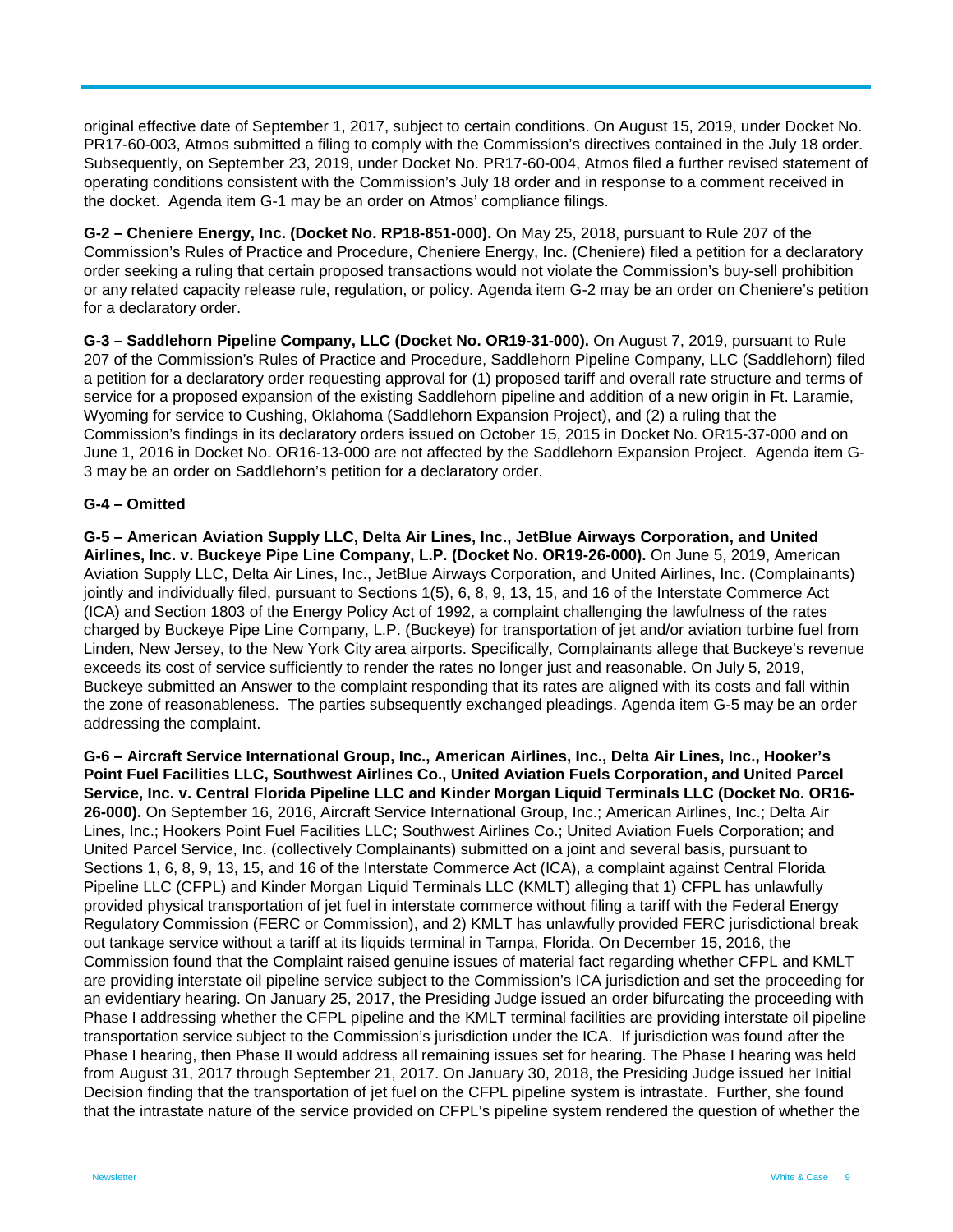KMLT terminal facilities are providing jurisdictional service is moot. Parties submitted Briefs On and Opposing Exceptions. Agenda item G-6 may be an order addressing the Initial Decision.

# **Hydro**

**H-1 – Eugene Water & Electric Board (Docket No. P-2242-110).** On November 24, 2006, the Eugene Water and Electric Board (EWEB) filed, pursuant to sections 4(e) and 15 of the Federal Power Act (FPA), an application for a new license to continue operating and maintaining the Carmen-Smith Hydroelectric Project No. 2242. On May 17, 2019, the Commission issued the license authorizing the project. On June 17, 2019, the Oregon Department of Environmental Quality and the Oregon Department of Fish and Wildlife submitted, pursuant to section 313(b) of the FPA, a petition for modification, or in the alternative rehearing, of the Order Issuing New License. The petition alleges, *inter alia*, that the Commission unlawfully removed conditions of a water quality certification in its Order. Agenda item H-1 may be an order addressing the Petition.

**H-2 – FirstLight Hydro Generating Company and FirstLight MA Hydro LLC; FirstLight Hydro Generating Company and Northfield Mountain LLC (Docket Nos. P-1889-089; P-2485-078).** On December 20, 2018, FirstLight Hydro Generating Company (FirstLight) and FirstLight MA Hydro LLC (FirstLight MA) filed an application, pursuant to section 8 of the Federal Power Act (FPA), to transfer the license for the Turners Falls Hydroelectric Project No. 1889 (Turners Falls Project) from the FirstLight to FirstLight MA and substitute the FirstLight MA for FirstLight as the applicant in the pending application for a new license for the project. On July 11, 2019, Commission Staff in the Division of Hydropower Administration and Compliance issued an Order Approving the Transfer of License and Substitution of Relicense Applicant. On August 11, 2019, Karl Meyer submitted a request for rehearing alleging that FirstLight is not in compliance with the terms and conditions of its license. Agenda item H-2 may be an order addressing the request for rehearing.

# **Certificates**

**C-1 – Texas LNG Brownsville LLC (Docket No. CP16-116-000).** On March 31, 2016, Texas LNG Brownsville, LLC (Texas LNG) filed, pursuant to Section 3(a) of the Natural Gas Act, a request for authorization to site, construct, and operate a liquefied natural gas terminal to liquefy and export natural gas at a proposed site on the Brownsville Ship Channel in Cameron County, Texas. On March 15, 2019, Commission Staff issued its Final Environmental Impact Statement. On October 4, 2019, Texas LNG submitted a request for prompt issuance of a Commission order. Agenda item C-1 may be an order addressing Texas LNG's certificate application.

**C-2 – Rio Grande LNG, LLC; Rio Bravo Pipeline Company, LLC (Docket Nos. CP16-454-000, CP16-455- 000).** On May 5, 2016, Rio Grand LNG, LLC (Rio Grande) and Rio Bravo Pipeline Company, LLC (Rio Bravo) (collectively Applicants) filed, pursuant to Section 3(a) of the Natural Gas Act, a request for authorization to site, construct, and operate natural gas liquefaction facility and a liquefied natural gas export terminal near Brownsville, Texas. On April 26, 2019 Commission Staff issued its Final Environmental Impact Statement. On October 4, 2019, Texas LNG submitted a request for prompt issuance of a Commission order. Agenda item C-2 may be an order addressing Applicant's certificate application.

**C-3 – Annova LNG Common Infrastructure, LLC; Annova LNG Brownsville A, LLC; Annova LNG Brownsville B, LLC; and Annova LNG Brownsville C, LLC (Docket No. CP16-480-000).** On July 13, 2016, Annova LNG Common Infrastructure, LLC; Annova LNG Brownsville A, LLC; Annova LNG Brownsville B, LLC; and Annova LNG Brownsville C, LLC (collectively Applicants) filed, pursuant to Section 3(a) of the Natural Gas Act, a request for authorization to site, construct, and operate new liquefaction and export facilities located on the Brownsville Ship Channel in Cameron County, Texas. On April 19, 2019, Commission Staff issued its Final Environmental Impact Statement. Agenda item C-3 may be an order addressing Applicant's certificate application.

**C-4 – EL Paso Natural Gas Company, L.L.C. (Docket No. CP18-332-000).** On April 26, 2018, El Paso Natural Gas Company, L.L.C. (El Paso) filed, pursuant to Section 7(c) of the Natural Gas Act, a request for a certificate of public convenience and necessity authorizing the construction, ownership, and operation of: 1) an approximate 17-mile 30" diameter loop line of its existing Line Nos. 1100 and 1103 between Hueco and El Paso, Texas; 2) the new Red Mountain Compressor Station in Luna County, New Mexico; and 3) the new Dragoon Compressor